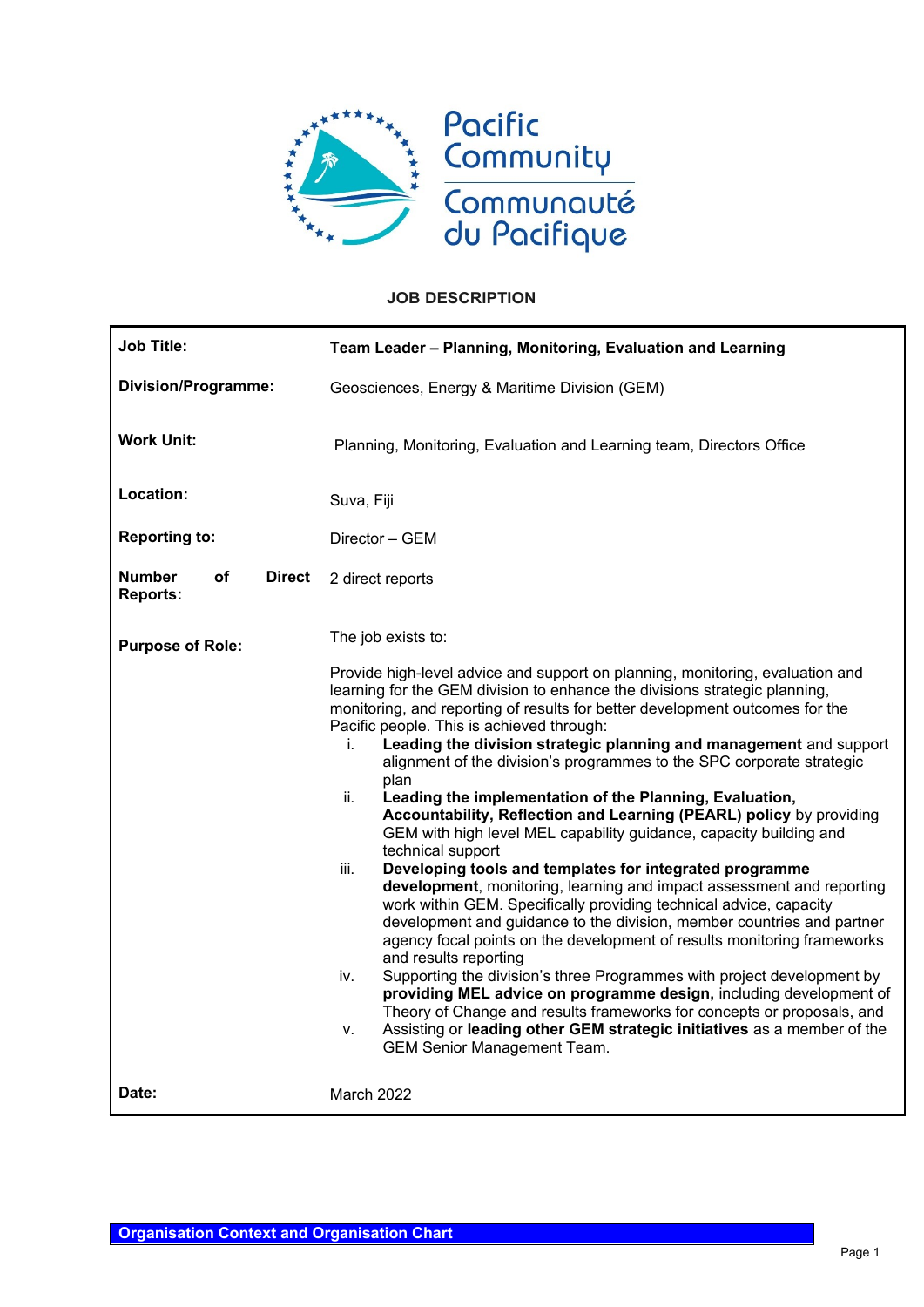**The Pacific Community (SPC)** is the principal scientific and technical organisation in the Pacific region, supporting development since 1947. We are an international development organisation owned and governed by our 26 country and territory members. In pursuit of sustainable development to benefit Pacific people, our organisation works across more than 20 sectors. We are known for our knowledge and innovation in such areas as fisheries science, public health, geoscience, and conservation of plant genetic resources for food and agriculture.

**The Geoscience Energy and Maritime Division** provides advice, technical assistance, research and training support to Pacific Island countries and territories (PICTs). There are three (3) areas of scientific programming and two areas of focus within this division:

1. **Oceans and Maritime Programme (OMP)** – assists member countries with services that provide applied ocean science and knowledge for evidence-based policy-making and technical solutions for improved ocean and maritime governance, management and capacity development.

2. **Georesources and Energy Programme (GEP)** – assists member countries by applying technical knowledge in the areas of geoscience and sustainable energy use.

3. **Disaster and Community Resilience Programme (DCRP)** – assists member countries to demonstrate strengthened resilience through integrated action on disaster risk management, climate change adaptation, natural resource management and increased access to water and sanitation.

The Team Leader - Planning, Monitoring, Evaluation and Learning is a key role in the Director's Office, leading and coordinating MEL within GEM and assisting or leading other GEM strategic initiatives as a member of the GEM'S Senior Management Team (SMT).

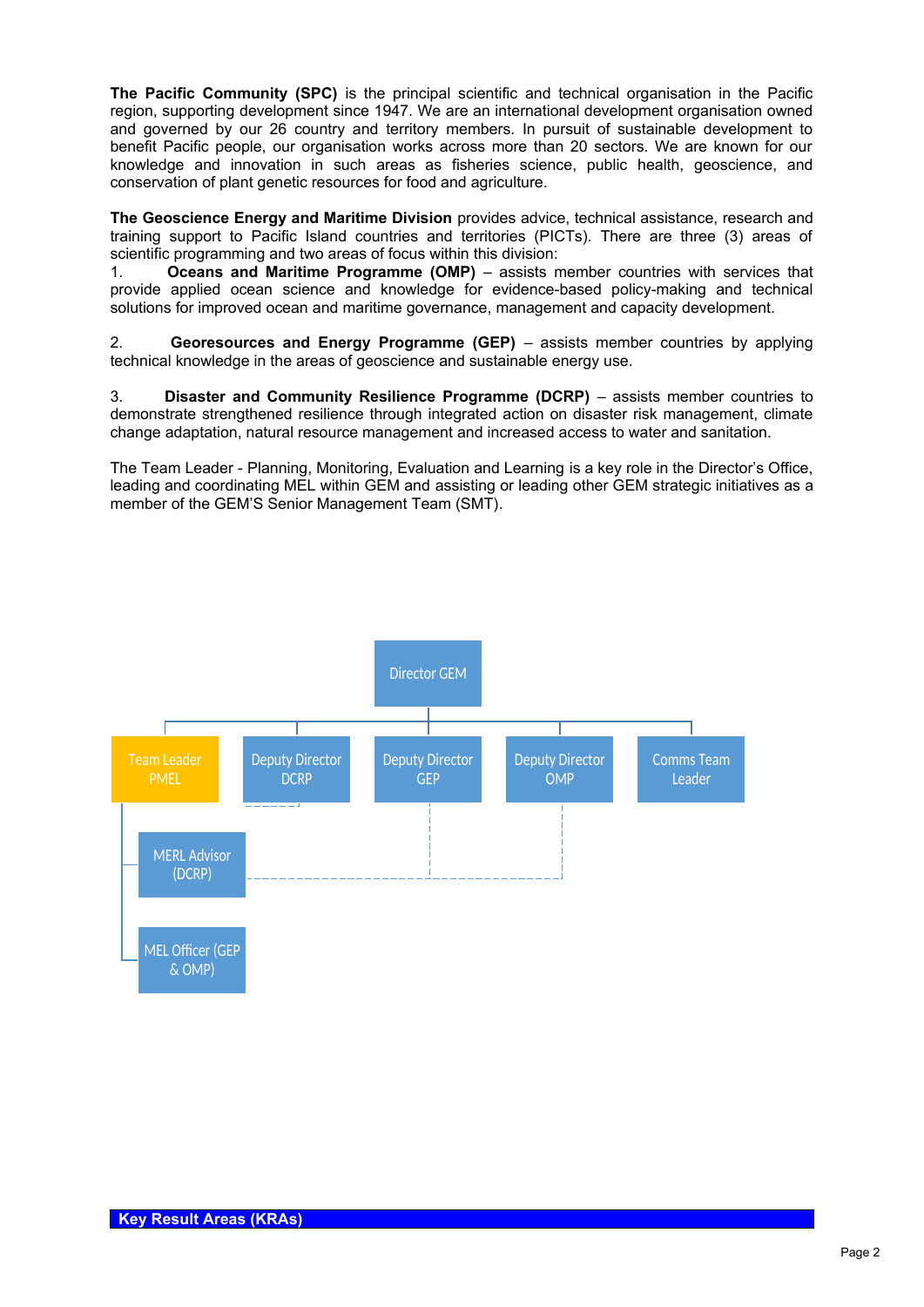The position of Team Leader - Planning, Monitoring, Evaluation and Learning will work in close collaboration the GEM Director, the three GEM Deputy Directors as well as the MEL team of SPC's Strategy, Planning and Learning (SPL) Division, which has a leadership and coordination role improving MEL and reporting across SPC.

This position encompasses the following Key Result Areas:

**KRA 1:** Strategic planning and management (25%)

- **KRA 2:** Monitoring, evaluation and learning (25%)
- **KRA 3:** Results reporting (division and corporate) and internal reflections (25%)
- **KRA 4:** Contribute to GEM programme and project design and adaptation (15%)

**KRA 5:** SPC and Division-wide PMEL capacity and support (10%).

#### *The performance requirements of the Key Result Areas are broadly described below*

| Jobholder is accountable for |                                                                                                                                                                                                                                                                                                                                                                                                                                                                                          | Jobholder is successful when                                                                                                                                                                                                                                                                                                                                                          |  |  |
|------------------------------|------------------------------------------------------------------------------------------------------------------------------------------------------------------------------------------------------------------------------------------------------------------------------------------------------------------------------------------------------------------------------------------------------------------------------------------------------------------------------------------|---------------------------------------------------------------------------------------------------------------------------------------------------------------------------------------------------------------------------------------------------------------------------------------------------------------------------------------------------------------------------------------|--|--|
| <b>KRA</b>                   | 1:<br><b>Strategic</b><br>planning<br>and<br>management (25%)<br>Lead the review and development of<br>$\bullet$<br>the GEM business planning processes<br>Coordinate the alignment of the GEM<br>$\bullet$<br>strategic processes and plans with the<br>SPC strategic plan<br>Facilitate GEM's cross Programmes<br>$\bullet$<br>integrated programming processes<br>Facilitate GEM's<br>discussions<br>and<br>$\bullet$<br>inputs in the SPC wide strategic<br>planning and initiatives | GEM has a revised or new Business<br>$\bullet$<br>Plan with thematic areas aligned to<br>SPC's Key Focal Areas<br>GEM Business Plan is accompanied by<br>$\bullet$<br>the Division Results Framework aligned<br>to the SPC Strategic Plan Results<br>Framework<br>GEM'S three Programmes are working<br>$\bullet$<br>reporting their results<br>and<br>in.<br>an<br>integrated manner |  |  |
|                              | KRA 2: Monitoring, evaluation and learning<br>(25%)                                                                                                                                                                                                                                                                                                                                                                                                                                      | <b>GEM Programmes and Projects have</b><br>$\bullet$                                                                                                                                                                                                                                                                                                                                  |  |  |
|                              | Strengthen and support evaluation and<br>learning systems and processes for GEM<br>programmes and projects.                                                                                                                                                                                                                                                                                                                                                                              | realistic results frameworks, which<br>represents their work and can be tracked<br>and reported against                                                                                                                                                                                                                                                                               |  |  |
| $\bullet$                    | Manage internal and external project<br>reviews and evaluations, including the<br>development of Terms of Reference for<br>evaluations, undertaking internal evaluations<br>and participating in external evaluations<br>(where possible).                                                                                                                                                                                                                                               | Reporting data is collected, checked, and<br>$\bullet$<br>collated<br>Effective collaboration with GEM teams and<br>$\bullet$<br>SPL MEL team.<br>GEM has developed formal learning<br>$\bullet$                                                                                                                                                                                      |  |  |
| $\bullet$                    | Develop results-focused MEL frameworks<br>and MEL plans in consultation with GEM<br>management and stakeholders that meet<br>donor and SPC guidelines                                                                                                                                                                                                                                                                                                                                    | processes and shares learning widely<br>External and internal reviews and<br>$\bullet$<br>evaluations receive wide consultation, are<br>well managed, and results are shared widely                                                                                                                                                                                                   |  |  |
| $\bullet$                    | Develop reporting templates, data collection<br>instruments and other MEL systems / tools<br>to assist GEM Programme Managers and<br>Project Staff in collecting, analysing and<br>utilising relevant information for programme<br>improvement, as well as corporate and<br>donor results reporting requirements                                                                                                                                                                         | Together with MEL Officers, ensure<br>$\bullet$<br>Monitoring and evaluation of GEM<br>programme events/activities are easily<br>captured in reports and external<br>communications.                                                                                                                                                                                                  |  |  |
| $\bullet$                    | Provide technical oversight in the<br>development and implementation of<br>evaluation activities.                                                                                                                                                                                                                                                                                                                                                                                        |                                                                                                                                                                                                                                                                                                                                                                                       |  |  |
| $\bullet$                    | Provide supervision and management of<br>MEL Advisers, and any interns or<br>consultants reporting to the PMEL Team                                                                                                                                                                                                                                                                                                                                                                      |                                                                                                                                                                                                                                                                                                                                                                                       |  |  |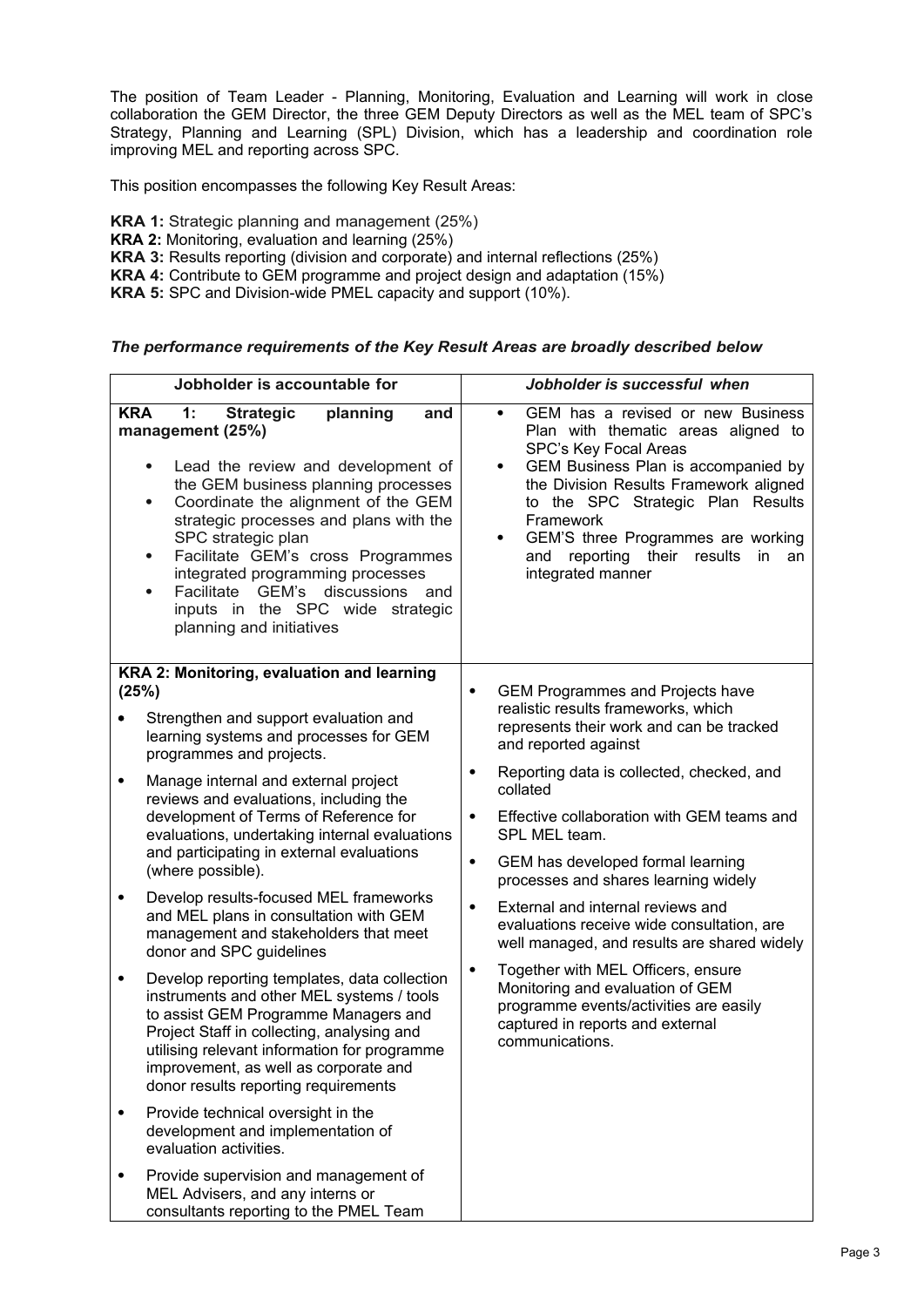| Leader.                                                                                                                                                                                                                                                                                                                                                                                                                                                                                                                                                                                                                                                                                                                                                                                                                                                                                                                                                                                                                                                                                                                                                                                                                                                                                                                                                                                                                                                                                                                                                                                                                                                              |                                                                                                                                                                                                                                                                                                                                                                                                                                                                                                                                                                                                                                                                 |
|----------------------------------------------------------------------------------------------------------------------------------------------------------------------------------------------------------------------------------------------------------------------------------------------------------------------------------------------------------------------------------------------------------------------------------------------------------------------------------------------------------------------------------------------------------------------------------------------------------------------------------------------------------------------------------------------------------------------------------------------------------------------------------------------------------------------------------------------------------------------------------------------------------------------------------------------------------------------------------------------------------------------------------------------------------------------------------------------------------------------------------------------------------------------------------------------------------------------------------------------------------------------------------------------------------------------------------------------------------------------------------------------------------------------------------------------------------------------------------------------------------------------------------------------------------------------------------------------------------------------------------------------------------------------|-----------------------------------------------------------------------------------------------------------------------------------------------------------------------------------------------------------------------------------------------------------------------------------------------------------------------------------------------------------------------------------------------------------------------------------------------------------------------------------------------------------------------------------------------------------------------------------------------------------------------------------------------------------------|
| KRA 3: Results reporting (corporate and<br>donor) and internal reflections (25%)                                                                                                                                                                                                                                                                                                                                                                                                                                                                                                                                                                                                                                                                                                                                                                                                                                                                                                                                                                                                                                                                                                                                                                                                                                                                                                                                                                                                                                                                                                                                                                                     |                                                                                                                                                                                                                                                                                                                                                                                                                                                                                                                                                                                                                                                                 |
| Support GEM management in preparing<br>$\bullet$<br>the division's contributions to corporate<br>reports and evaluations through leading the<br>design, synthesis and analysis of GEM<br>performance data and evidence. This<br>includes for CRGA,<br>donor<br>relations,<br>divisional learning, and member learning<br>and accountability, e.g., CRGA Results<br>Report, divisional results framework, as<br>well as input into country programme<br>planning and evaluations.<br>Facilitate learning and use of evaluation<br>٠<br>findings, conducting internal reflection and<br>discussions and reviews to inform<br>programme improvement as well as<br>promoting and facilitating opportunities to<br>increase learning across GEM programmes<br>and with other SPC divisions.<br>In collaboration with MEL Advisers, support<br>$\bullet$<br>Programme Managers in reporting on<br>progress of GEM programmes / projects in<br>achieving project/ programme objectives,<br>GEM KRAs and contributions to SPC's<br>Development Objectives and SDGs, (in<br>accordance with donor/SPC guidelines).<br>Support the Director prepare the division's<br>$\bullet$<br>contributions to corporate results reports<br>and annual results reporting for use during<br>Ministerial Meetings, Regional convenings,<br>CROP Agencies contributions, through the<br>synthesis and analysis of GEM performance<br>data.<br>Facilitate reflection processes within and<br>between divisions to ensure that lessons<br>learnt are shared with the GEM Senior<br>Management Team and form part of<br>strategic discussions and planning and<br>shared with our stakeholders. | The SPC PEARL policy is successfully<br>$\bullet$<br>implemented across the Division and<br>corporate reporting requirements are fulfilled<br>on time<br>$\bullet$<br>Sound and timely monitoring and results<br>reporting advice is provided to the GEM<br>Director, Deputy Directors, and team<br>members<br>Monitoring data collected by project staff is<br>$\bullet$<br>collated, analysed and synthesized into<br>succinct reporting<br>Results reporting of GEM programmes<br>$\bullet$<br>events/activities are captured in reports<br>Ensure that lessons learnt are shared and<br>$\bullet$<br>form part of GEM strategic discussions and<br>planning |
| <b>KRA 4: Contribute to GEM programme</b><br>design and adaptation through quality data<br>use (15%)                                                                                                                                                                                                                                                                                                                                                                                                                                                                                                                                                                                                                                                                                                                                                                                                                                                                                                                                                                                                                                                                                                                                                                                                                                                                                                                                                                                                                                                                                                                                                                 |                                                                                                                                                                                                                                                                                                                                                                                                                                                                                                                                                                                                                                                                 |
| Ensure high quality real-time and forecasted<br>information is available for decision-making<br>and priority setting by GEM managers and in<br>donor exchanges                                                                                                                                                                                                                                                                                                                                                                                                                                                                                                                                                                                                                                                                                                                                                                                                                                                                                                                                                                                                                                                                                                                                                                                                                                                                                                                                                                                                                                                                                                       | $\bullet$<br>GEM priorities and direction are informed by<br>high quality MEL information and forecasted<br>impacts for the region.                                                                                                                                                                                                                                                                                                                                                                                                                                                                                                                             |
| Use MEL information to inform projects and<br>$\bullet$<br>programme designs, conversations with<br>donors, new project proposal design and the<br>adaptation of existing projects                                                                                                                                                                                                                                                                                                                                                                                                                                                                                                                                                                                                                                                                                                                                                                                                                                                                                                                                                                                                                                                                                                                                                                                                                                                                                                                                                                                                                                                                                   | GEM'S new projects and existing projects<br>$\bullet$<br>are designed informed by best available<br>evidence and supported by robust<br>monitoring and evaluation systems.                                                                                                                                                                                                                                                                                                                                                                                                                                                                                      |
| Provide sound and timely advice to GEM<br>$\bullet$<br>director and programme managers based on<br>strategic insights gathered from MEL data<br>and evidence.                                                                                                                                                                                                                                                                                                                                                                                                                                                                                                                                                                                                                                                                                                                                                                                                                                                                                                                                                                                                                                                                                                                                                                                                                                                                                                                                                                                                                                                                                                        |                                                                                                                                                                                                                                                                                                                                                                                                                                                                                                                                                                                                                                                                 |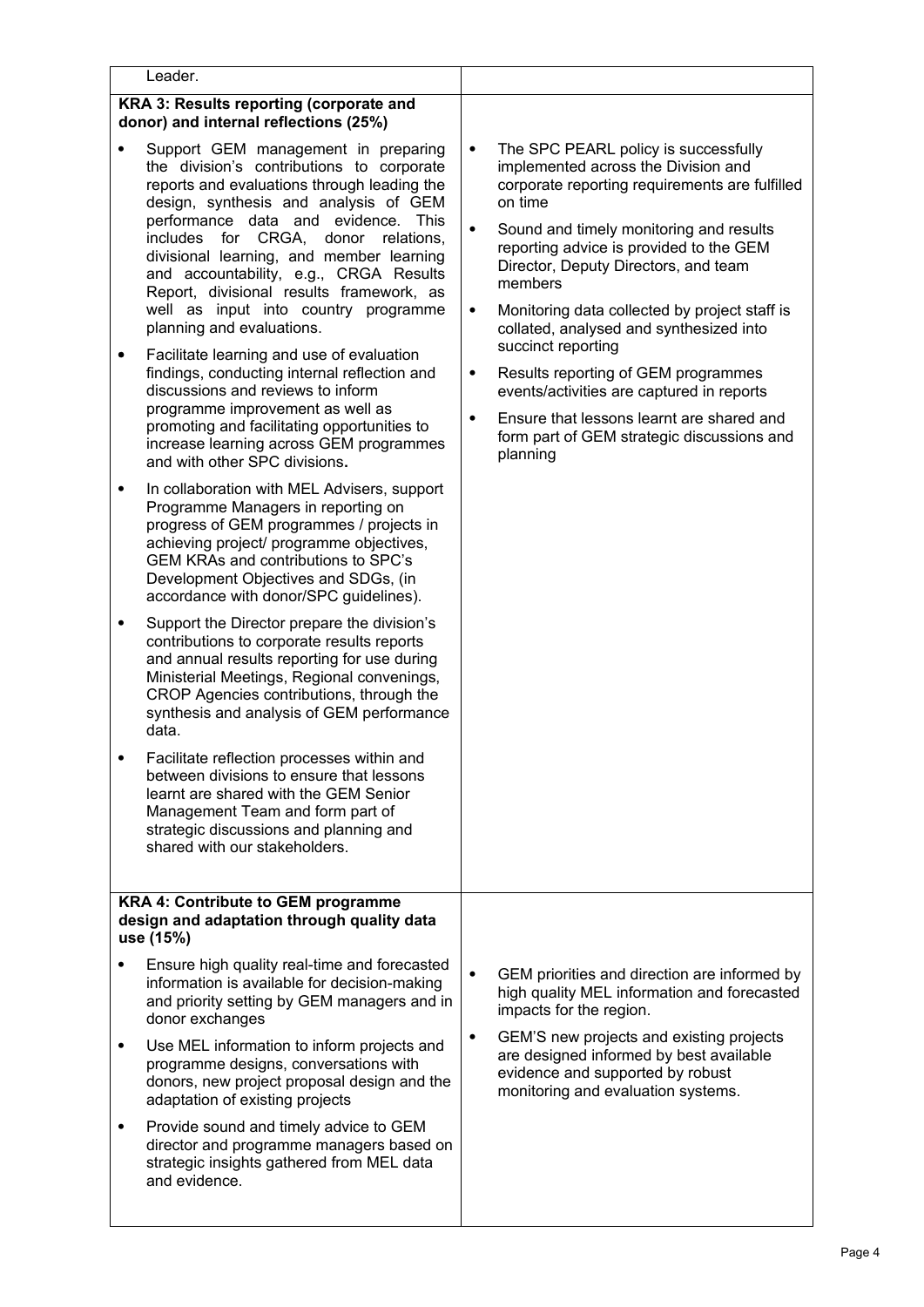| <b>KRA 5: SPC and Division-wide PMEL</b><br>capacity and support (10%)                                                                                                                                                                           |                                                                                                                                                                                                                                    |  |
|--------------------------------------------------------------------------------------------------------------------------------------------------------------------------------------------------------------------------------------------------|------------------------------------------------------------------------------------------------------------------------------------------------------------------------------------------------------------------------------------|--|
| Provide support and guidance to GEM staff<br>to enhance understanding of MEL,<br>evaluative thinking, and reporting processes<br>and promote their use within the division.                                                                      | GEM follows the SPC PEARL policy and<br>٠<br>processes a<br>Effective collaboration with GEM teams and<br>$\bullet$                                                                                                                |  |
| Support GEM staff to implement the SPC<br>PEARL Policy and enhance divisional<br>understanding of corporate guidance and<br>requirements on inter-divisional / integrated<br>programming, concept development and<br>results reporting processes | SPL MEL team.<br>Learning from GEM is looped back into<br>٠<br>broader SPC thinking and practice for<br>evidence informed decision making,<br>improvements and adaptations.<br>GEM actively contributes to PMEL for<br>٠<br>PCCOS. |  |
| Participate in MELnet, the SPC Community<br>of Practice for culturally responsive and<br>contextually relevant PMEL.                                                                                                                             |                                                                                                                                                                                                                                    |  |
| Contribute to MEL of the Pacific Community<br>Centre of Ocean Science, in collaboration<br>with MEL colleagues from other SPC<br>divisions.                                                                                                      |                                                                                                                                                                                                                                    |  |

The above performance standards are provided as a guide only. The precise performance measures for this position will need further discussion between the jobholder and supervisor as part of the performance development process.

## **Most Challenging Duties Typically Undertaken (Complexity)**

Most challenging duties typically undertaken:

- Coordinating a wide range of stakeholders to ensure sound technical and annual reporting of GEM programmes and projects in compliance with SPC rules and procedures.
- Drafting high-quality evaluation reports, briefings, aid effectiveness reporting and other strategic writing as required.
- Managing multiple tasks in terms of efficiency, accuracy and timeliness when content and context are based on external input.
- Working to tight deadlines with competing demands for reports on strategic direction, donor proposals/evaluations.
- Working with programme managers to develop appropriate monitoring indicators that can be used to measure effectiveness of delivery and outcomes.
- Analysing and synthesizing monitoring data from across GEM programmes to aggregate into whole of GEM performance information.
- Building and maintaining effective relationships across GEM and SPC to support programme development, monitoring and reporting work.
- Leadership, supervision and management of MEL Advisers, any interns and consultants reporting directly to the PMEL Team Leader GEM.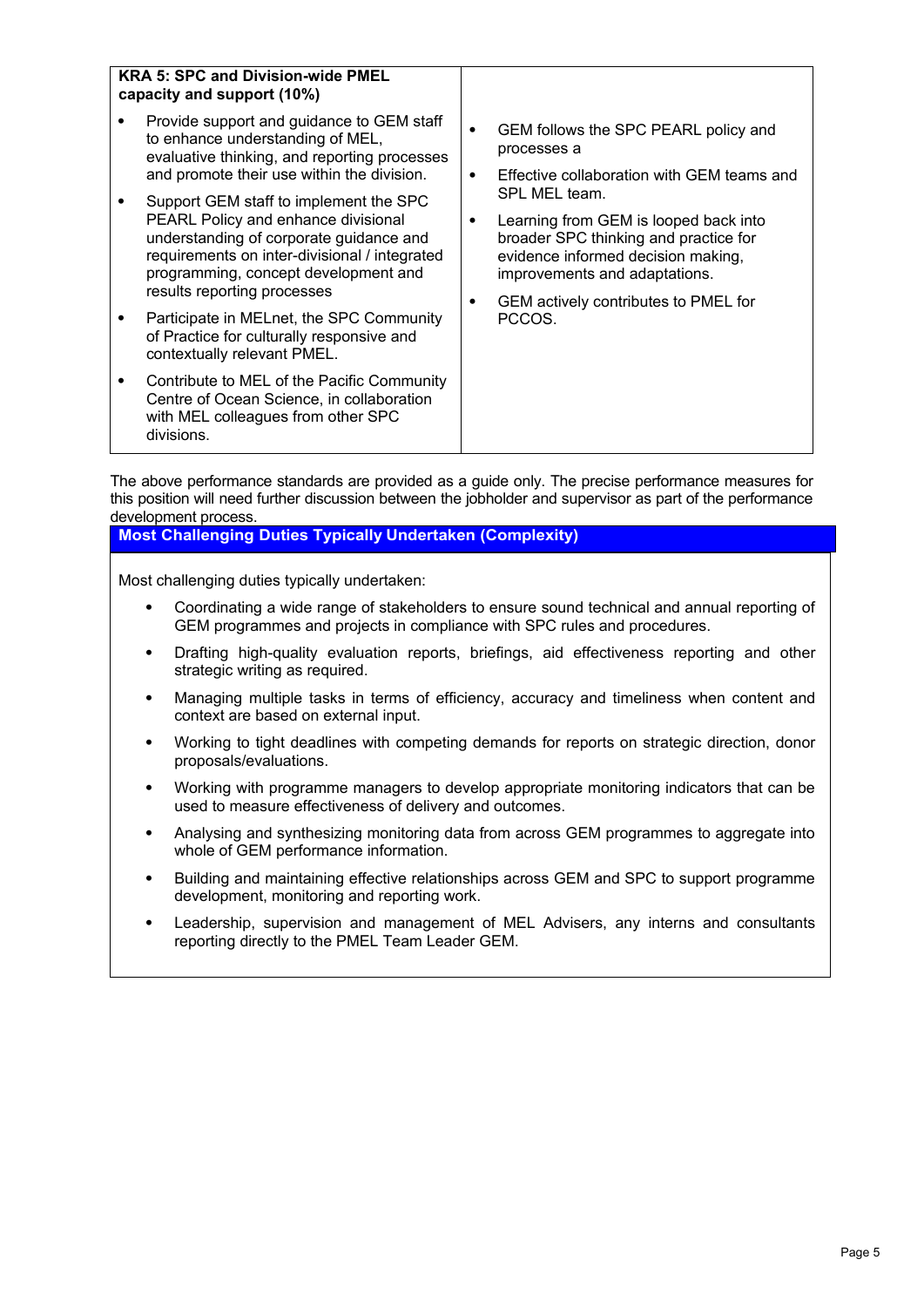| Key internal / external contacts                                                                                                                                                                                                                                               | Nature of the contact most typical                                                                                                                                                                                                                                                                                                                                                               |  |  |
|--------------------------------------------------------------------------------------------------------------------------------------------------------------------------------------------------------------------------------------------------------------------------------|--------------------------------------------------------------------------------------------------------------------------------------------------------------------------------------------------------------------------------------------------------------------------------------------------------------------------------------------------------------------------------------------------|--|--|
| <b>External</b><br>Member states officials and ministers<br>Partner technical organisations<br>Donor partners and funding agencies<br>Auditors, evaluators and analysts<br>٠<br>Members of the general public who<br>٠<br>seek information and direction on<br>specific issues | Advising and convincing on best monitoring<br>٠<br>and reporting and quality systems<br>Gaining cooperation with technical work<br>٠<br>Facilitating effective information exchange<br>٠<br>Liaising and giving/receiving information<br>٠<br>Influencing and persuading certain options<br>٠<br>Liaising and giving/receiving information<br>$\bullet$<br>Explaining and clarifying things<br>٠ |  |  |
| <b>Internal</b><br><b>GEM Director</b><br><b>GEM Deputy Directors</b><br><b>GEM Programme Managers and Team</b><br>Leaders<br><b>GEM</b> staff<br>Other SPC teams and staff<br>Other SPC teams - SPL / IT/ Admin/<br>Finance                                                   | •Giving/receiving and informing<br>• Facilitating information exchange<br>• Explaining and mediating<br>systems/databases<br>•Leading and supervising development of<br>monitoring and reporting systems<br>•Giving and receiving information<br>•Gaining cooperation, influencing and<br>negotiating                                                                                            |  |  |

## **Level of Delegation**

The position holder:

- Manages operational budget of 300,000 EUR annually
- Oversees and mentors GEM staff on MEL requirements
- Manages MEL Advisers, 2-3 evaluations and/or MEL consultants per year.

#### **Person Specification**

*This section is designed to capture the expertise required for the role at the 100% fully effective level. (This does not necessarily reflect what the current position holder has.) This may be a combination of knowledge / experience, qualifications or equivalent level of learning through experience or key skills, attributes or job specific competencies.*

#### **Qualifications**

| Essential:                                                                                                                                                           | Desirable:                                                                               |  |
|----------------------------------------------------------------------------------------------------------------------------------------------------------------------|------------------------------------------------------------------------------------------|--|
| Post-graduate master's degree in relevant field<br>such as international development, evaluation,<br>public sector policy, economics, natural resource<br>management | Post-graduate level qualifications in<br>project design or monitoring and<br>evaluation. |  |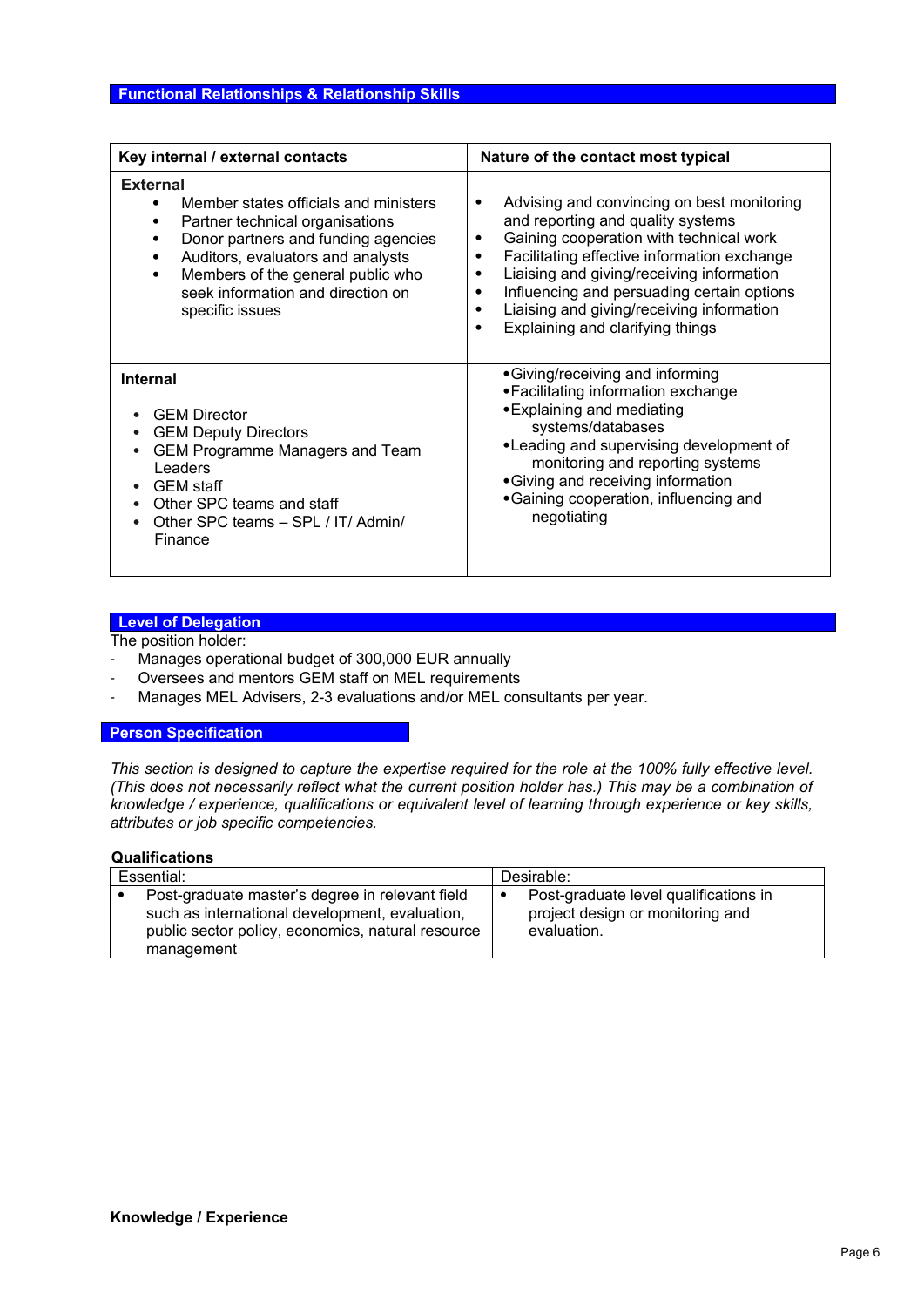| Essential:          |                                                                                                                                                                                                                                                                                                                                         |                                                    | Desirable:                                                                                                                                                                                                                                        |
|---------------------|-----------------------------------------------------------------------------------------------------------------------------------------------------------------------------------------------------------------------------------------------------------------------------------------------------------------------------------------|----------------------------------------------------|---------------------------------------------------------------------------------------------------------------------------------------------------------------------------------------------------------------------------------------------------|
|                     | At least 10 years of experience in monitoring and<br>evaluation for the sustainable development<br>thorough understanding<br>sector, with a<br>0f<br>international best practices in a wide range of<br>quantitative and qualitative evaluation methods<br>and data analysis                                                            | ٠                                                  | Experience in MEL for natural resource<br>management, disaster and community<br>resilience, Georesources, energy, oceans<br>management and maritime affairs or<br>other natural resource management<br>projects or working with projects in these |
| Ξ                   | At least 3 years of experience in programme<br>design and proposal writing for large bilateral<br>donors, including conceptualizing and technical<br>writing                                                                                                                                                                            | $\blacksquare$                                     | areas.<br>Good knowledge of the Pacific, the<br>issues associated with its history and<br>development.                                                                                                                                            |
| Ξ                   | Experience<br>international<br>in<br>development,<br>including design and implementation of MEL<br>Frameworks.                                                                                                                                                                                                                          | ٠                                                  | Proven ability to meet deadlines within<br>budget<br>constraints<br>and<br>flexible<br>approaches to problem solving.                                                                                                                             |
| Ξ                   | Proven record<br>in the design of effective<br>monitoring systems, data collection tools, and<br>reporting and consolidating data from multiple<br>locations and projects for results reporting at the<br>divisional level.                                                                                                             | $\blacksquare$<br>$\blacksquare$<br>$\blacksquare$ | Demonstrated experience in<br>setting<br>priorities successfully.<br>Familiarity with SPC Corporate policies,<br>strategies and MEL systems.<br>Experience of working on MFAT, DFAT,                                                              |
| Ξ<br>$\blacksquare$ | Skilled in the use of databases and systems for<br>visualising, entering, processing/cleaning and<br>extracting data, including experience with web-<br>based monitoring and reporting systems.<br>Strategic thinker with well-developed analytical                                                                                     |                                                    | EU, USAID and/or other large donor<br>funded projects.                                                                                                                                                                                            |
|                     | skills and meticulous attention to detail.                                                                                                                                                                                                                                                                                              |                                                    |                                                                                                                                                                                                                                                   |
| Ξ                   | Experienced in strategic planning, consultation<br>processes, and the development of monitoring<br>systems.                                                                                                                                                                                                                             |                                                    |                                                                                                                                                                                                                                                   |
| ٠                   | Excellent communication skills and report writing                                                                                                                                                                                                                                                                                       |                                                    |                                                                                                                                                                                                                                                   |
| Ξ<br>Ξ              | skills in English.<br>Ability to train and motivate divisional staff on<br>MEL systems, proposal development, monitoring<br>and results reporting and use of online reporting<br>tools.<br>Strong people skills (influencing and relationship<br>building) and ability to work in a multi-cultural and<br>gender-sensitive environment. |                                                    |                                                                                                                                                                                                                                                   |

# **Key Skills /Attributes / Job Specific Competencies**

The following levels would typically be expected for the 100% fully effective level:

| <b>Expert level</b>      | Project formulation, proposal writing, monitoring, evaluation and<br>٠<br>reporting, on donor/grant-funded projects or programmes, with<br>good understanding of international best practices and donor<br>requirements<br>Influencing and relationship building skills<br>п<br>Innovation and analytical skills and attention to detail,<br>Meeting tight deadlines<br>Results-oriented problem-solving skills<br>Oral and written communication skills in English<br>٠ |
|--------------------------|--------------------------------------------------------------------------------------------------------------------------------------------------------------------------------------------------------------------------------------------------------------------------------------------------------------------------------------------------------------------------------------------------------------------------------------------------------------------------|
| Advanced level           | Facilitation of participatory processes, workshops and retreats<br>Database skills for entering, processing/cleaning, and extracting<br>data, including some experience with web-based Monitoring and<br>Reporting systems<br>Familiarity with SPC Corporate policies and strategies<br>Quantitative and qualitative evaluation methods and data analysis<br>Report and Technical proposal writing<br>Decision making/Problem-solving<br>Quality and accuracy            |
| <b>Working Knowledge</b> | <b>Political awareness</b><br>Staff management                                                                                                                                                                                                                                                                                                                                                                                                                           |
| Awareness                | French language                                                                                                                                                                                                                                                                                                                                                                                                                                                          |